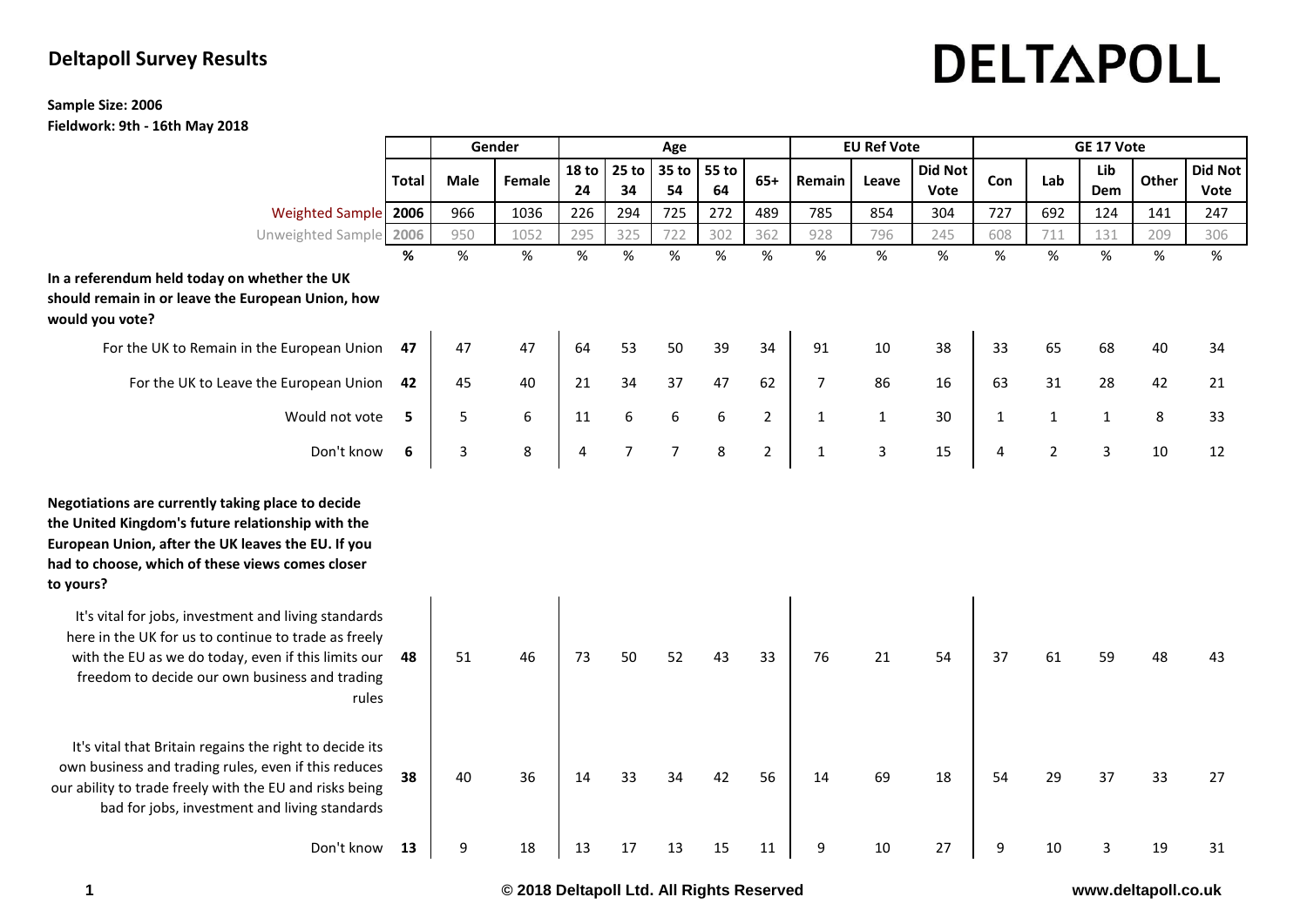## **Deltapoll Survey Results**

#### **Sample Size: 2006 Fieldwork: 9th - 16th May 2018**

|                                                                                                                                                                                                                                |       |        | <b>Social Grade</b>     |                 |              |                                       |      |                   |
|--------------------------------------------------------------------------------------------------------------------------------------------------------------------------------------------------------------------------------|-------|--------|-------------------------|-----------------|--------------|---------------------------------------|------|-------------------|
|                                                                                                                                                                                                                                | Total | London | <b>Rest of</b><br>South | <b>Midlands</b> | <b>North</b> | <b>Scotland &amp;</b><br><b>Wales</b> | ABC1 | C <sub>2</sub> DE |
| <b>Weighted Sample</b>                                                                                                                                                                                                         | 2006  | 268    | 651                     | 330             | 484          | 274                                   | 1141 | 865               |
| Unweighted Sample                                                                                                                                                                                                              | 2006  | 251    | 669                     | 317             | 529          | 240                                   | 1221 | 785               |
|                                                                                                                                                                                                                                | %     | %      | %                       | %               | %            | %                                     | %    | %                 |
| In a referendum held today on whether the UK<br>should remain in or leave the European Union, how<br>would you vote?                                                                                                           |       |        |                         |                 |              |                                       |      |                   |
| For the UK to Remain in the European Union                                                                                                                                                                                     | 47    | 62     | 43                      | 46              | 44           | 48                                    | 54   | 37                |
| For the UK to Leave the European Union                                                                                                                                                                                         | 42    | 34     | 47                      | 46              | 41           | 38                                    | 36   | 50                |
| Would not vote                                                                                                                                                                                                                 | 5     | 1      | 4                       | 4               | 11           | 6                                     | 4    | 8                 |
| Don't know                                                                                                                                                                                                                     | 6     | 3      | 6                       | 5               | 5            | 8                                     | 6    | 5                 |
| Negotiations are currently taking place to decide<br>the United Kingdom's future relationship with the<br>European Union, after the UK leaves the EU. If you<br>had to choose, which of these views comes closer<br>to yours?  |       |        |                         |                 |              |                                       |      |                   |
| It's vital for jobs, investment and living standards<br>here in the UK for us to continue to trade as freely<br>with the EU as we do today, even if this limits our<br>freedom to decide our own business and trading<br>rules | 48    | 59     | 47                      | 47              | 47           | 46                                    | 56   | 38                |
| It's vital that Britain regains the right to decide its<br>own business and trading rules, even if this reduces<br>our ability to trade freely with the EU and risks being<br>bad for jobs, investment and living standards    | 38    | 29     | 43                      | 39              | 40           | 33                                    | 34   | 44                |
| Don't know                                                                                                                                                                                                                     | 13    | 12     | 11                      | 14              | 13           | 21                                    | 9    | 19                |